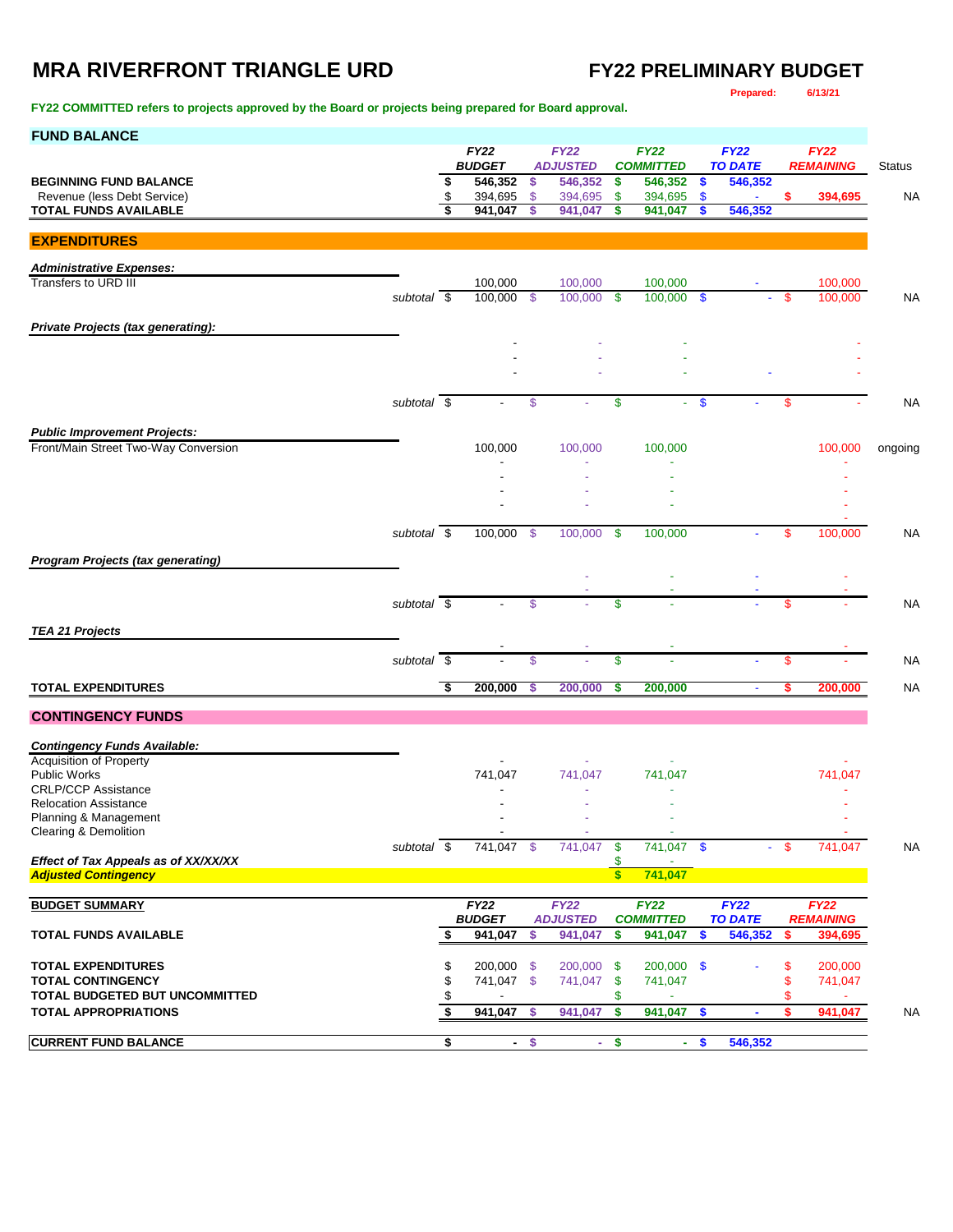# **MRA FRONT ST URD FY22 PRELIMINARY BUDGET**

**FY22 COMMITTED refers to projects approved by the Board or projects being prepared for Board approval.** 

**Prepared: 6/15/21**

| <b>FY22</b><br><b>FY22</b><br><b>FY22</b><br><b>FY22</b><br><b>FY22</b><br><b>BUDGET</b><br><b>ADJUSTED</b><br><b>COMMITTED</b><br><b>TO DATE</b><br><b>REMAINING</b><br><b>Status</b><br>$25,717$ \$<br><b>BEGINNING FUND BALANCE</b><br>\$<br>25,717<br>-\$<br>$25,717$ \$<br>25,717<br>Revenue (less Debt Service)<br>\$<br>627,506<br>627,506<br>627,506<br><b>NA</b><br>$\mathcal{S}$<br>\$<br>627,506<br>\$<br>653,223<br><b>TOTAL FUNDS AVAILABLE</b><br>\$<br>653.223<br>\$<br>653,223<br>\$<br>25,717<br><b>EXPENDITURES</b><br><b>Administrative Expenses:</b><br>Transfers to URD III<br>$\mathbf{\$}$<br>subtotal \$<br>$-5$<br>÷.<br>$\boldsymbol{\mathsf{s}}$<br>\$<br><b>NA</b><br>A.<br><b>Private Projects (tax generating):</b><br>Levasseur Street Townhomes - 304 Levasseur St<br>6,956<br>6,956<br>6,956<br>6,956 ongoing<br>Union Block Restoration - 127 East Main - Add'l \$125k (FY22 & FY23)<br>125,000<br>125,000<br>125,000<br>125,000 ongoing<br>Wren Hotel - 201 E Main St - \$587,212 when available<br>587,212 ongoing<br>587,212<br>587,212<br>587,212<br>subtotal \$<br>719,168<br>719,168<br>719,168 \$<br>719,168 \$<br><b>NA</b><br>\$<br>\$<br><b>Public Improvement Projects:</b><br>Missoula Public Library - \$500K total; \$150K remains, up to \$75k/yr<br>75,000<br>75,000<br>75,000<br>75,000 ongoing<br>Payne/Library Block - Redevelopment Plan<br>25,000<br>25,000<br>25,000<br>25,000 ongoing<br>Front/Main Two-Way Conversion - Design & Engineering<br>100,000 ongoing<br>100,000<br>100,000<br>100,000<br>subtotal \$<br>200,000<br>200,000 \$<br>200,000 \$<br>200,000<br>\$<br>NA<br><b>Program Projects (tax generating)</b><br>subtotal $\overline{\$}$<br>\$<br>\$<br>\$<br><b>NA</b><br><b>MAP-21 Projects</b><br>subtotal $\overline{\$}$<br>\$<br>\$<br>\$<br><b>NA</b><br><b>TOTAL EXPENDITURES</b><br>\$<br>919,168<br>919,168<br><b>NA</b><br>\$<br>919,168<br>\$<br>919,168<br>s<br><b>CONTINGENCY FUNDS</b><br><b>Contingency Funds Available:</b><br><b>Acquisition of Property</b><br><b>Public Works</b><br><b>CRLP/CCP Assistance</b><br><b>Relocation Assistance</b><br>Planning & Management<br>Clearing & Demolition<br>subtotal \$<br>$-$ \$<br>$\mathbf{\$}$<br>$\mathbf{s}$<br>\$<br>÷<br>Effect of Tax Appeals as of XX/XX/XX<br>\$<br>$\overline{\mathbf{s}}$<br><b>Adjusted Contingency</b><br><b>FY22</b><br><b>FY22</b><br>$\overline{FY22}$<br><b>FY22</b><br><b>BUDGET SUMMARY</b><br><b>FY22</b><br><b>BUDGET</b><br><b>TO DATE</b><br><b>ADJUSTED</b><br><b>COMMITTED</b><br><b>REMAINING</b><br><b>TOTAL FUNDS AVAILABLE</b><br>653,223<br>653,223<br>653,223<br>25,717<br>627,506<br>\$<br>S<br>\$<br>S<br>S<br><b>TOTAL EXPENDITURES</b><br>\$<br>919,168 \$<br>919,168<br>919,168 \$<br>\$<br>919,168<br>- \$<br><b>TOTAL CONTINGENCY</b><br>\$<br>$\mathfrak{F}$<br>\$<br>ä,<br><b>TOTAL BUDGETED BUT UNCOMMITTED</b><br>\$<br>S<br>s<br><b>TOTAL APPROPRIATIONS</b><br>919,168<br>919,168<br>S.<br>919,168<br>S<br><b>NA</b><br>- \$<br>\$<br>919,168<br><b>CURRENT FUND BALANCE</b><br>\$<br>25,717<br>$(265, 945)$ \$<br>$(265, 945)$ \$<br>$(265, 945)$ \$<br><b>CONTINGENCY REMAINING + PROJECT SAVINGS</b> | <b>FUND BALANCE</b> |  |  |  |  |  |  |  |
|-----------------------------------------------------------------------------------------------------------------------------------------------------------------------------------------------------------------------------------------------------------------------------------------------------------------------------------------------------------------------------------------------------------------------------------------------------------------------------------------------------------------------------------------------------------------------------------------------------------------------------------------------------------------------------------------------------------------------------------------------------------------------------------------------------------------------------------------------------------------------------------------------------------------------------------------------------------------------------------------------------------------------------------------------------------------------------------------------------------------------------------------------------------------------------------------------------------------------------------------------------------------------------------------------------------------------------------------------------------------------------------------------------------------------------------------------------------------------------------------------------------------------------------------------------------------------------------------------------------------------------------------------------------------------------------------------------------------------------------------------------------------------------------------------------------------------------------------------------------------------------------------------------------------------------------------------------------------------------------------------------------------------------------------------------------------------------------------------------------------------------------------------------------------------------------------------------------------------------------------------------------------------------------------------------------------------------------------------------------------------------------------------------------------------------------------------------------------------------------------------------------------------------------------------------------------------------------------------------------------------------------------------------------------------------------------------------------------------------------------------------------------------------------------------------------------------------------------------------------------------------------------------------------------------------------------------------------------------------------------------------------------------------------------------------------------------------------------------------------------------------------------------------------------------------------------------------------|---------------------|--|--|--|--|--|--|--|
|                                                                                                                                                                                                                                                                                                                                                                                                                                                                                                                                                                                                                                                                                                                                                                                                                                                                                                                                                                                                                                                                                                                                                                                                                                                                                                                                                                                                                                                                                                                                                                                                                                                                                                                                                                                                                                                                                                                                                                                                                                                                                                                                                                                                                                                                                                                                                                                                                                                                                                                                                                                                                                                                                                                                                                                                                                                                                                                                                                                                                                                                                                                                                                                                           |                     |  |  |  |  |  |  |  |
|                                                                                                                                                                                                                                                                                                                                                                                                                                                                                                                                                                                                                                                                                                                                                                                                                                                                                                                                                                                                                                                                                                                                                                                                                                                                                                                                                                                                                                                                                                                                                                                                                                                                                                                                                                                                                                                                                                                                                                                                                                                                                                                                                                                                                                                                                                                                                                                                                                                                                                                                                                                                                                                                                                                                                                                                                                                                                                                                                                                                                                                                                                                                                                                                           |                     |  |  |  |  |  |  |  |
|                                                                                                                                                                                                                                                                                                                                                                                                                                                                                                                                                                                                                                                                                                                                                                                                                                                                                                                                                                                                                                                                                                                                                                                                                                                                                                                                                                                                                                                                                                                                                                                                                                                                                                                                                                                                                                                                                                                                                                                                                                                                                                                                                                                                                                                                                                                                                                                                                                                                                                                                                                                                                                                                                                                                                                                                                                                                                                                                                                                                                                                                                                                                                                                                           |                     |  |  |  |  |  |  |  |
|                                                                                                                                                                                                                                                                                                                                                                                                                                                                                                                                                                                                                                                                                                                                                                                                                                                                                                                                                                                                                                                                                                                                                                                                                                                                                                                                                                                                                                                                                                                                                                                                                                                                                                                                                                                                                                                                                                                                                                                                                                                                                                                                                                                                                                                                                                                                                                                                                                                                                                                                                                                                                                                                                                                                                                                                                                                                                                                                                                                                                                                                                                                                                                                                           |                     |  |  |  |  |  |  |  |
|                                                                                                                                                                                                                                                                                                                                                                                                                                                                                                                                                                                                                                                                                                                                                                                                                                                                                                                                                                                                                                                                                                                                                                                                                                                                                                                                                                                                                                                                                                                                                                                                                                                                                                                                                                                                                                                                                                                                                                                                                                                                                                                                                                                                                                                                                                                                                                                                                                                                                                                                                                                                                                                                                                                                                                                                                                                                                                                                                                                                                                                                                                                                                                                                           |                     |  |  |  |  |  |  |  |
|                                                                                                                                                                                                                                                                                                                                                                                                                                                                                                                                                                                                                                                                                                                                                                                                                                                                                                                                                                                                                                                                                                                                                                                                                                                                                                                                                                                                                                                                                                                                                                                                                                                                                                                                                                                                                                                                                                                                                                                                                                                                                                                                                                                                                                                                                                                                                                                                                                                                                                                                                                                                                                                                                                                                                                                                                                                                                                                                                                                                                                                                                                                                                                                                           |                     |  |  |  |  |  |  |  |
|                                                                                                                                                                                                                                                                                                                                                                                                                                                                                                                                                                                                                                                                                                                                                                                                                                                                                                                                                                                                                                                                                                                                                                                                                                                                                                                                                                                                                                                                                                                                                                                                                                                                                                                                                                                                                                                                                                                                                                                                                                                                                                                                                                                                                                                                                                                                                                                                                                                                                                                                                                                                                                                                                                                                                                                                                                                                                                                                                                                                                                                                                                                                                                                                           |                     |  |  |  |  |  |  |  |
|                                                                                                                                                                                                                                                                                                                                                                                                                                                                                                                                                                                                                                                                                                                                                                                                                                                                                                                                                                                                                                                                                                                                                                                                                                                                                                                                                                                                                                                                                                                                                                                                                                                                                                                                                                                                                                                                                                                                                                                                                                                                                                                                                                                                                                                                                                                                                                                                                                                                                                                                                                                                                                                                                                                                                                                                                                                                                                                                                                                                                                                                                                                                                                                                           |                     |  |  |  |  |  |  |  |
|                                                                                                                                                                                                                                                                                                                                                                                                                                                                                                                                                                                                                                                                                                                                                                                                                                                                                                                                                                                                                                                                                                                                                                                                                                                                                                                                                                                                                                                                                                                                                                                                                                                                                                                                                                                                                                                                                                                                                                                                                                                                                                                                                                                                                                                                                                                                                                                                                                                                                                                                                                                                                                                                                                                                                                                                                                                                                                                                                                                                                                                                                                                                                                                                           |                     |  |  |  |  |  |  |  |
|                                                                                                                                                                                                                                                                                                                                                                                                                                                                                                                                                                                                                                                                                                                                                                                                                                                                                                                                                                                                                                                                                                                                                                                                                                                                                                                                                                                                                                                                                                                                                                                                                                                                                                                                                                                                                                                                                                                                                                                                                                                                                                                                                                                                                                                                                                                                                                                                                                                                                                                                                                                                                                                                                                                                                                                                                                                                                                                                                                                                                                                                                                                                                                                                           |                     |  |  |  |  |  |  |  |
|                                                                                                                                                                                                                                                                                                                                                                                                                                                                                                                                                                                                                                                                                                                                                                                                                                                                                                                                                                                                                                                                                                                                                                                                                                                                                                                                                                                                                                                                                                                                                                                                                                                                                                                                                                                                                                                                                                                                                                                                                                                                                                                                                                                                                                                                                                                                                                                                                                                                                                                                                                                                                                                                                                                                                                                                                                                                                                                                                                                                                                                                                                                                                                                                           |                     |  |  |  |  |  |  |  |
|                                                                                                                                                                                                                                                                                                                                                                                                                                                                                                                                                                                                                                                                                                                                                                                                                                                                                                                                                                                                                                                                                                                                                                                                                                                                                                                                                                                                                                                                                                                                                                                                                                                                                                                                                                                                                                                                                                                                                                                                                                                                                                                                                                                                                                                                                                                                                                                                                                                                                                                                                                                                                                                                                                                                                                                                                                                                                                                                                                                                                                                                                                                                                                                                           |                     |  |  |  |  |  |  |  |
|                                                                                                                                                                                                                                                                                                                                                                                                                                                                                                                                                                                                                                                                                                                                                                                                                                                                                                                                                                                                                                                                                                                                                                                                                                                                                                                                                                                                                                                                                                                                                                                                                                                                                                                                                                                                                                                                                                                                                                                                                                                                                                                                                                                                                                                                                                                                                                                                                                                                                                                                                                                                                                                                                                                                                                                                                                                                                                                                                                                                                                                                                                                                                                                                           |                     |  |  |  |  |  |  |  |
|                                                                                                                                                                                                                                                                                                                                                                                                                                                                                                                                                                                                                                                                                                                                                                                                                                                                                                                                                                                                                                                                                                                                                                                                                                                                                                                                                                                                                                                                                                                                                                                                                                                                                                                                                                                                                                                                                                                                                                                                                                                                                                                                                                                                                                                                                                                                                                                                                                                                                                                                                                                                                                                                                                                                                                                                                                                                                                                                                                                                                                                                                                                                                                                                           |                     |  |  |  |  |  |  |  |
|                                                                                                                                                                                                                                                                                                                                                                                                                                                                                                                                                                                                                                                                                                                                                                                                                                                                                                                                                                                                                                                                                                                                                                                                                                                                                                                                                                                                                                                                                                                                                                                                                                                                                                                                                                                                                                                                                                                                                                                                                                                                                                                                                                                                                                                                                                                                                                                                                                                                                                                                                                                                                                                                                                                                                                                                                                                                                                                                                                                                                                                                                                                                                                                                           |                     |  |  |  |  |  |  |  |
|                                                                                                                                                                                                                                                                                                                                                                                                                                                                                                                                                                                                                                                                                                                                                                                                                                                                                                                                                                                                                                                                                                                                                                                                                                                                                                                                                                                                                                                                                                                                                                                                                                                                                                                                                                                                                                                                                                                                                                                                                                                                                                                                                                                                                                                                                                                                                                                                                                                                                                                                                                                                                                                                                                                                                                                                                                                                                                                                                                                                                                                                                                                                                                                                           |                     |  |  |  |  |  |  |  |
|                                                                                                                                                                                                                                                                                                                                                                                                                                                                                                                                                                                                                                                                                                                                                                                                                                                                                                                                                                                                                                                                                                                                                                                                                                                                                                                                                                                                                                                                                                                                                                                                                                                                                                                                                                                                                                                                                                                                                                                                                                                                                                                                                                                                                                                                                                                                                                                                                                                                                                                                                                                                                                                                                                                                                                                                                                                                                                                                                                                                                                                                                                                                                                                                           |                     |  |  |  |  |  |  |  |
|                                                                                                                                                                                                                                                                                                                                                                                                                                                                                                                                                                                                                                                                                                                                                                                                                                                                                                                                                                                                                                                                                                                                                                                                                                                                                                                                                                                                                                                                                                                                                                                                                                                                                                                                                                                                                                                                                                                                                                                                                                                                                                                                                                                                                                                                                                                                                                                                                                                                                                                                                                                                                                                                                                                                                                                                                                                                                                                                                                                                                                                                                                                                                                                                           |                     |  |  |  |  |  |  |  |
|                                                                                                                                                                                                                                                                                                                                                                                                                                                                                                                                                                                                                                                                                                                                                                                                                                                                                                                                                                                                                                                                                                                                                                                                                                                                                                                                                                                                                                                                                                                                                                                                                                                                                                                                                                                                                                                                                                                                                                                                                                                                                                                                                                                                                                                                                                                                                                                                                                                                                                                                                                                                                                                                                                                                                                                                                                                                                                                                                                                                                                                                                                                                                                                                           |                     |  |  |  |  |  |  |  |
|                                                                                                                                                                                                                                                                                                                                                                                                                                                                                                                                                                                                                                                                                                                                                                                                                                                                                                                                                                                                                                                                                                                                                                                                                                                                                                                                                                                                                                                                                                                                                                                                                                                                                                                                                                                                                                                                                                                                                                                                                                                                                                                                                                                                                                                                                                                                                                                                                                                                                                                                                                                                                                                                                                                                                                                                                                                                                                                                                                                                                                                                                                                                                                                                           |                     |  |  |  |  |  |  |  |
|                                                                                                                                                                                                                                                                                                                                                                                                                                                                                                                                                                                                                                                                                                                                                                                                                                                                                                                                                                                                                                                                                                                                                                                                                                                                                                                                                                                                                                                                                                                                                                                                                                                                                                                                                                                                                                                                                                                                                                                                                                                                                                                                                                                                                                                                                                                                                                                                                                                                                                                                                                                                                                                                                                                                                                                                                                                                                                                                                                                                                                                                                                                                                                                                           |                     |  |  |  |  |  |  |  |
|                                                                                                                                                                                                                                                                                                                                                                                                                                                                                                                                                                                                                                                                                                                                                                                                                                                                                                                                                                                                                                                                                                                                                                                                                                                                                                                                                                                                                                                                                                                                                                                                                                                                                                                                                                                                                                                                                                                                                                                                                                                                                                                                                                                                                                                                                                                                                                                                                                                                                                                                                                                                                                                                                                                                                                                                                                                                                                                                                                                                                                                                                                                                                                                                           |                     |  |  |  |  |  |  |  |
|                                                                                                                                                                                                                                                                                                                                                                                                                                                                                                                                                                                                                                                                                                                                                                                                                                                                                                                                                                                                                                                                                                                                                                                                                                                                                                                                                                                                                                                                                                                                                                                                                                                                                                                                                                                                                                                                                                                                                                                                                                                                                                                                                                                                                                                                                                                                                                                                                                                                                                                                                                                                                                                                                                                                                                                                                                                                                                                                                                                                                                                                                                                                                                                                           |                     |  |  |  |  |  |  |  |
|                                                                                                                                                                                                                                                                                                                                                                                                                                                                                                                                                                                                                                                                                                                                                                                                                                                                                                                                                                                                                                                                                                                                                                                                                                                                                                                                                                                                                                                                                                                                                                                                                                                                                                                                                                                                                                                                                                                                                                                                                                                                                                                                                                                                                                                                                                                                                                                                                                                                                                                                                                                                                                                                                                                                                                                                                                                                                                                                                                                                                                                                                                                                                                                                           |                     |  |  |  |  |  |  |  |
|                                                                                                                                                                                                                                                                                                                                                                                                                                                                                                                                                                                                                                                                                                                                                                                                                                                                                                                                                                                                                                                                                                                                                                                                                                                                                                                                                                                                                                                                                                                                                                                                                                                                                                                                                                                                                                                                                                                                                                                                                                                                                                                                                                                                                                                                                                                                                                                                                                                                                                                                                                                                                                                                                                                                                                                                                                                                                                                                                                                                                                                                                                                                                                                                           |                     |  |  |  |  |  |  |  |
|                                                                                                                                                                                                                                                                                                                                                                                                                                                                                                                                                                                                                                                                                                                                                                                                                                                                                                                                                                                                                                                                                                                                                                                                                                                                                                                                                                                                                                                                                                                                                                                                                                                                                                                                                                                                                                                                                                                                                                                                                                                                                                                                                                                                                                                                                                                                                                                                                                                                                                                                                                                                                                                                                                                                                                                                                                                                                                                                                                                                                                                                                                                                                                                                           |                     |  |  |  |  |  |  |  |
|                                                                                                                                                                                                                                                                                                                                                                                                                                                                                                                                                                                                                                                                                                                                                                                                                                                                                                                                                                                                                                                                                                                                                                                                                                                                                                                                                                                                                                                                                                                                                                                                                                                                                                                                                                                                                                                                                                                                                                                                                                                                                                                                                                                                                                                                                                                                                                                                                                                                                                                                                                                                                                                                                                                                                                                                                                                                                                                                                                                                                                                                                                                                                                                                           |                     |  |  |  |  |  |  |  |
|                                                                                                                                                                                                                                                                                                                                                                                                                                                                                                                                                                                                                                                                                                                                                                                                                                                                                                                                                                                                                                                                                                                                                                                                                                                                                                                                                                                                                                                                                                                                                                                                                                                                                                                                                                                                                                                                                                                                                                                                                                                                                                                                                                                                                                                                                                                                                                                                                                                                                                                                                                                                                                                                                                                                                                                                                                                                                                                                                                                                                                                                                                                                                                                                           |                     |  |  |  |  |  |  |  |
|                                                                                                                                                                                                                                                                                                                                                                                                                                                                                                                                                                                                                                                                                                                                                                                                                                                                                                                                                                                                                                                                                                                                                                                                                                                                                                                                                                                                                                                                                                                                                                                                                                                                                                                                                                                                                                                                                                                                                                                                                                                                                                                                                                                                                                                                                                                                                                                                                                                                                                                                                                                                                                                                                                                                                                                                                                                                                                                                                                                                                                                                                                                                                                                                           |                     |  |  |  |  |  |  |  |
|                                                                                                                                                                                                                                                                                                                                                                                                                                                                                                                                                                                                                                                                                                                                                                                                                                                                                                                                                                                                                                                                                                                                                                                                                                                                                                                                                                                                                                                                                                                                                                                                                                                                                                                                                                                                                                                                                                                                                                                                                                                                                                                                                                                                                                                                                                                                                                                                                                                                                                                                                                                                                                                                                                                                                                                                                                                                                                                                                                                                                                                                                                                                                                                                           |                     |  |  |  |  |  |  |  |
|                                                                                                                                                                                                                                                                                                                                                                                                                                                                                                                                                                                                                                                                                                                                                                                                                                                                                                                                                                                                                                                                                                                                                                                                                                                                                                                                                                                                                                                                                                                                                                                                                                                                                                                                                                                                                                                                                                                                                                                                                                                                                                                                                                                                                                                                                                                                                                                                                                                                                                                                                                                                                                                                                                                                                                                                                                                                                                                                                                                                                                                                                                                                                                                                           |                     |  |  |  |  |  |  |  |
|                                                                                                                                                                                                                                                                                                                                                                                                                                                                                                                                                                                                                                                                                                                                                                                                                                                                                                                                                                                                                                                                                                                                                                                                                                                                                                                                                                                                                                                                                                                                                                                                                                                                                                                                                                                                                                                                                                                                                                                                                                                                                                                                                                                                                                                                                                                                                                                                                                                                                                                                                                                                                                                                                                                                                                                                                                                                                                                                                                                                                                                                                                                                                                                                           |                     |  |  |  |  |  |  |  |
|                                                                                                                                                                                                                                                                                                                                                                                                                                                                                                                                                                                                                                                                                                                                                                                                                                                                                                                                                                                                                                                                                                                                                                                                                                                                                                                                                                                                                                                                                                                                                                                                                                                                                                                                                                                                                                                                                                                                                                                                                                                                                                                                                                                                                                                                                                                                                                                                                                                                                                                                                                                                                                                                                                                                                                                                                                                                                                                                                                                                                                                                                                                                                                                                           |                     |  |  |  |  |  |  |  |
|                                                                                                                                                                                                                                                                                                                                                                                                                                                                                                                                                                                                                                                                                                                                                                                                                                                                                                                                                                                                                                                                                                                                                                                                                                                                                                                                                                                                                                                                                                                                                                                                                                                                                                                                                                                                                                                                                                                                                                                                                                                                                                                                                                                                                                                                                                                                                                                                                                                                                                                                                                                                                                                                                                                                                                                                                                                                                                                                                                                                                                                                                                                                                                                                           |                     |  |  |  |  |  |  |  |
|                                                                                                                                                                                                                                                                                                                                                                                                                                                                                                                                                                                                                                                                                                                                                                                                                                                                                                                                                                                                                                                                                                                                                                                                                                                                                                                                                                                                                                                                                                                                                                                                                                                                                                                                                                                                                                                                                                                                                                                                                                                                                                                                                                                                                                                                                                                                                                                                                                                                                                                                                                                                                                                                                                                                                                                                                                                                                                                                                                                                                                                                                                                                                                                                           |                     |  |  |  |  |  |  |  |
|                                                                                                                                                                                                                                                                                                                                                                                                                                                                                                                                                                                                                                                                                                                                                                                                                                                                                                                                                                                                                                                                                                                                                                                                                                                                                                                                                                                                                                                                                                                                                                                                                                                                                                                                                                                                                                                                                                                                                                                                                                                                                                                                                                                                                                                                                                                                                                                                                                                                                                                                                                                                                                                                                                                                                                                                                                                                                                                                                                                                                                                                                                                                                                                                           |                     |  |  |  |  |  |  |  |
|                                                                                                                                                                                                                                                                                                                                                                                                                                                                                                                                                                                                                                                                                                                                                                                                                                                                                                                                                                                                                                                                                                                                                                                                                                                                                                                                                                                                                                                                                                                                                                                                                                                                                                                                                                                                                                                                                                                                                                                                                                                                                                                                                                                                                                                                                                                                                                                                                                                                                                                                                                                                                                                                                                                                                                                                                                                                                                                                                                                                                                                                                                                                                                                                           |                     |  |  |  |  |  |  |  |
|                                                                                                                                                                                                                                                                                                                                                                                                                                                                                                                                                                                                                                                                                                                                                                                                                                                                                                                                                                                                                                                                                                                                                                                                                                                                                                                                                                                                                                                                                                                                                                                                                                                                                                                                                                                                                                                                                                                                                                                                                                                                                                                                                                                                                                                                                                                                                                                                                                                                                                                                                                                                                                                                                                                                                                                                                                                                                                                                                                                                                                                                                                                                                                                                           |                     |  |  |  |  |  |  |  |
|                                                                                                                                                                                                                                                                                                                                                                                                                                                                                                                                                                                                                                                                                                                                                                                                                                                                                                                                                                                                                                                                                                                                                                                                                                                                                                                                                                                                                                                                                                                                                                                                                                                                                                                                                                                                                                                                                                                                                                                                                                                                                                                                                                                                                                                                                                                                                                                                                                                                                                                                                                                                                                                                                                                                                                                                                                                                                                                                                                                                                                                                                                                                                                                                           |                     |  |  |  |  |  |  |  |
|                                                                                                                                                                                                                                                                                                                                                                                                                                                                                                                                                                                                                                                                                                                                                                                                                                                                                                                                                                                                                                                                                                                                                                                                                                                                                                                                                                                                                                                                                                                                                                                                                                                                                                                                                                                                                                                                                                                                                                                                                                                                                                                                                                                                                                                                                                                                                                                                                                                                                                                                                                                                                                                                                                                                                                                                                                                                                                                                                                                                                                                                                                                                                                                                           |                     |  |  |  |  |  |  |  |
|                                                                                                                                                                                                                                                                                                                                                                                                                                                                                                                                                                                                                                                                                                                                                                                                                                                                                                                                                                                                                                                                                                                                                                                                                                                                                                                                                                                                                                                                                                                                                                                                                                                                                                                                                                                                                                                                                                                                                                                                                                                                                                                                                                                                                                                                                                                                                                                                                                                                                                                                                                                                                                                                                                                                                                                                                                                                                                                                                                                                                                                                                                                                                                                                           |                     |  |  |  |  |  |  |  |
|                                                                                                                                                                                                                                                                                                                                                                                                                                                                                                                                                                                                                                                                                                                                                                                                                                                                                                                                                                                                                                                                                                                                                                                                                                                                                                                                                                                                                                                                                                                                                                                                                                                                                                                                                                                                                                                                                                                                                                                                                                                                                                                                                                                                                                                                                                                                                                                                                                                                                                                                                                                                                                                                                                                                                                                                                                                                                                                                                                                                                                                                                                                                                                                                           |                     |  |  |  |  |  |  |  |
|                                                                                                                                                                                                                                                                                                                                                                                                                                                                                                                                                                                                                                                                                                                                                                                                                                                                                                                                                                                                                                                                                                                                                                                                                                                                                                                                                                                                                                                                                                                                                                                                                                                                                                                                                                                                                                                                                                                                                                                                                                                                                                                                                                                                                                                                                                                                                                                                                                                                                                                                                                                                                                                                                                                                                                                                                                                                                                                                                                                                                                                                                                                                                                                                           |                     |  |  |  |  |  |  |  |
|                                                                                                                                                                                                                                                                                                                                                                                                                                                                                                                                                                                                                                                                                                                                                                                                                                                                                                                                                                                                                                                                                                                                                                                                                                                                                                                                                                                                                                                                                                                                                                                                                                                                                                                                                                                                                                                                                                                                                                                                                                                                                                                                                                                                                                                                                                                                                                                                                                                                                                                                                                                                                                                                                                                                                                                                                                                                                                                                                                                                                                                                                                                                                                                                           |                     |  |  |  |  |  |  |  |
|                                                                                                                                                                                                                                                                                                                                                                                                                                                                                                                                                                                                                                                                                                                                                                                                                                                                                                                                                                                                                                                                                                                                                                                                                                                                                                                                                                                                                                                                                                                                                                                                                                                                                                                                                                                                                                                                                                                                                                                                                                                                                                                                                                                                                                                                                                                                                                                                                                                                                                                                                                                                                                                                                                                                                                                                                                                                                                                                                                                                                                                                                                                                                                                                           |                     |  |  |  |  |  |  |  |
|                                                                                                                                                                                                                                                                                                                                                                                                                                                                                                                                                                                                                                                                                                                                                                                                                                                                                                                                                                                                                                                                                                                                                                                                                                                                                                                                                                                                                                                                                                                                                                                                                                                                                                                                                                                                                                                                                                                                                                                                                                                                                                                                                                                                                                                                                                                                                                                                                                                                                                                                                                                                                                                                                                                                                                                                                                                                                                                                                                                                                                                                                                                                                                                                           |                     |  |  |  |  |  |  |  |
|                                                                                                                                                                                                                                                                                                                                                                                                                                                                                                                                                                                                                                                                                                                                                                                                                                                                                                                                                                                                                                                                                                                                                                                                                                                                                                                                                                                                                                                                                                                                                                                                                                                                                                                                                                                                                                                                                                                                                                                                                                                                                                                                                                                                                                                                                                                                                                                                                                                                                                                                                                                                                                                                                                                                                                                                                                                                                                                                                                                                                                                                                                                                                                                                           |                     |  |  |  |  |  |  |  |
|                                                                                                                                                                                                                                                                                                                                                                                                                                                                                                                                                                                                                                                                                                                                                                                                                                                                                                                                                                                                                                                                                                                                                                                                                                                                                                                                                                                                                                                                                                                                                                                                                                                                                                                                                                                                                                                                                                                                                                                                                                                                                                                                                                                                                                                                                                                                                                                                                                                                                                                                                                                                                                                                                                                                                                                                                                                                                                                                                                                                                                                                                                                                                                                                           |                     |  |  |  |  |  |  |  |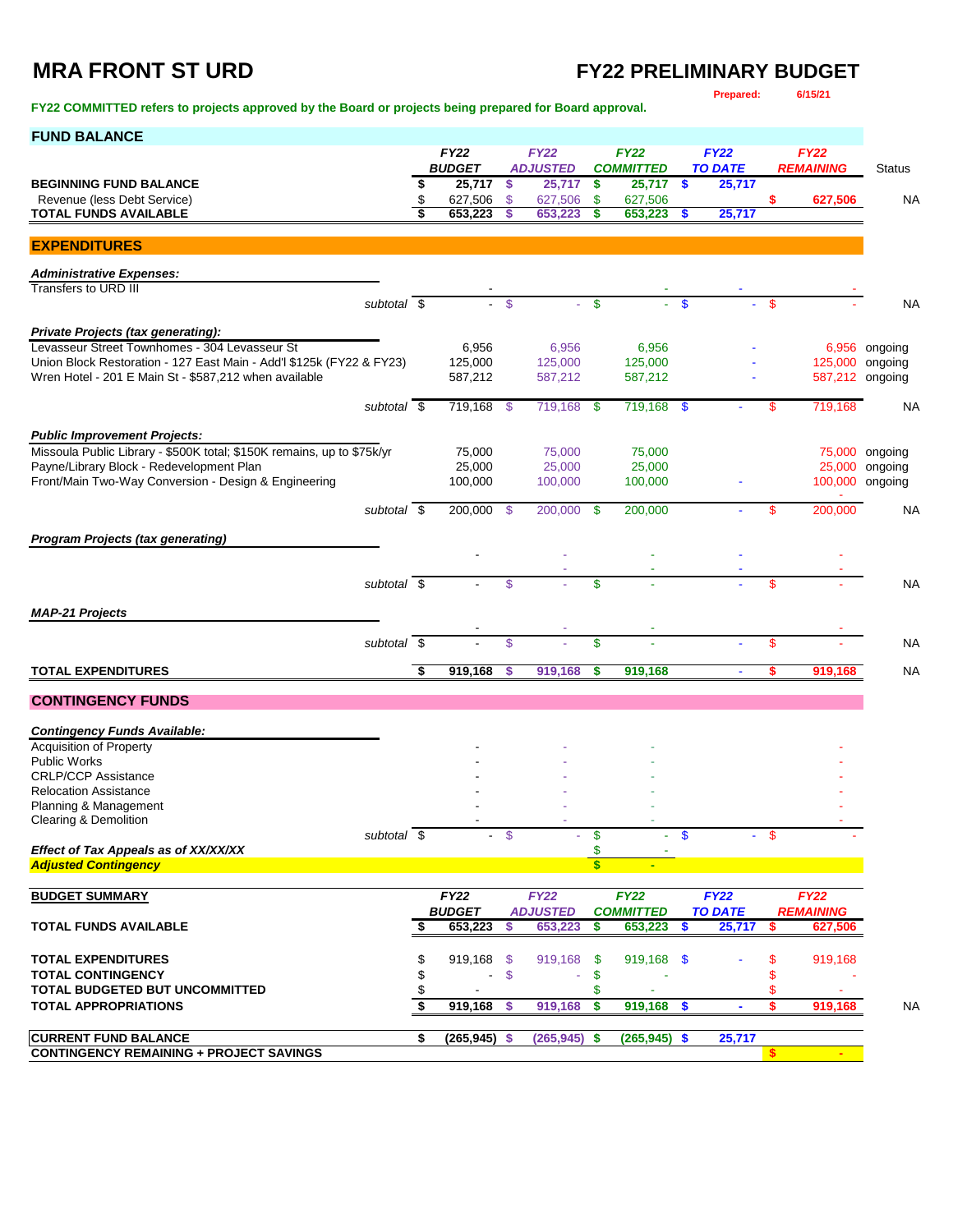### **MRA URD II FY22 PRELIMINARY BUDGET Prepared: 6/17/21**

**FY22 COMMITTED column refers to projects approved under Director threshold or by the Board.** 

| <b>FUND BALANCE</b>                                                                                  |                          |          |                              |                |                                |          |                                     |               |                               |      |                                 |                    |
|------------------------------------------------------------------------------------------------------|--------------------------|----------|------------------------------|----------------|--------------------------------|----------|-------------------------------------|---------------|-------------------------------|------|---------------------------------|--------------------|
|                                                                                                      |                          |          | <b>FY22</b><br><b>BUDGET</b> |                | <b>FY22</b><br><b>ADJUSTED</b> |          | <b>FY22</b><br><b>COMMITTED</b>     |               | <b>FY22</b><br><b>TO DATE</b> |      | <b>FY22</b><br><b>REMAINING</b> | <b>Status</b>      |
| <b>BEGINNING FUND BALANCE</b>                                                                        |                          | \$       | 3,346,052                    | -\$            | 3,346,052                      | \$       | 3,346,052                           | $\sqrt[6]{3}$ | 3,346,052                     |      |                                 |                    |
| Revenue (less Debt Service)                                                                          |                          | \$       | 2,777,476                    | $\mathfrak{S}$ | 2,777,476                      | \$       | 2,777,476                           |               |                               | \$.  | 2,777,476                       | NA                 |
| <b>TOTAL FUNDS AVAILABLE</b>                                                                         |                          |          | 6,123,528                    | \$             | 6,123,528                      | \$       | 6,123,528                           |               | 3,346,052                     |      |                                 |                    |
| <b>EXPENDITURES</b>                                                                                  |                          |          |                              |                |                                |          |                                     |               |                               |      |                                 |                    |
|                                                                                                      |                          |          |                              |                |                                |          |                                     |               |                               |      |                                 |                    |
| <b>Administrative Expenses:</b>                                                                      |                          |          |                              |                |                                |          |                                     |               |                               |      |                                 |                    |
| Transfers to URD III                                                                                 | subtotal \$              |          | 150,000<br>150.000 \$        |                | 150,000<br>150.000             | - \$     | 150,000<br>150,000                  | - \$          |                               | -\$  | 150,000 pending<br>150,000      | NA                 |
|                                                                                                      |                          |          |                              |                |                                |          |                                     |               |                               |      |                                 |                    |
| <b>Private Projects (tax generating):</b>                                                            |                          |          |                              |                |                                |          |                                     |               |                               |      |                                 |                    |
| 1901 Maple Street - MSJ Properties Housing                                                           |                          |          | 69,885                       |                | 69,885                         |          | 69,885                              |               |                               |      |                                 | 69,885 ongoing     |
| Burton Street Apartments - 525 Burton Street<br>DJ&A Office Building - 2000 Maple Street             |                          |          | 123,994<br>301,432           |                | 123,994<br>301,432             |          | 123,994<br>301,432                  |               |                               |      | 123,994<br>301,432              | ongoing<br>ongoing |
| Ponderosa Village - 1029 West Pine Street                                                            |                          |          | 96,000                       |                | 96,000                         |          | 96,000                              |               |                               |      | 96,000                          | ongoing            |
| Sentinel Property Medical Offices - 1900 West Broadway                                               |                          |          | 1,170,611                    |                | 1,170,611                      |          | 1,170,611                           |               |                               |      | 1,170,611 ongoing               |                    |
|                                                                                                      |                          |          |                              |                |                                |          |                                     |               |                               |      |                                 |                    |
|                                                                                                      | subtotal \$              |          | 1,761,922 \$                 |                | 1,761,922 \$                   |          | 1,761,922 \$                        |               |                               | -S   | 1,761,922                       | <b>NA</b>          |
| <b>Public Improvement Projects:</b>                                                                  |                          |          |                              |                |                                |          |                                     |               |                               |      |                                 |                    |
| County Elections Complex - 140 North Russell                                                         |                          |          | 726,334                      |                | 726,334                        |          | 726,334                             |               |                               |      | 726,334 ongoing                 |                    |
| Housing Policy Implementation - \$10K/yr (FY20, FY21, FY22)                                          |                          |          | 10,000                       |                | 10,000                         |          | 10,000                              |               |                               |      |                                 | 10,000 ongoing     |
| <b>Legal Services</b>                                                                                |                          |          | 10,000                       |                | 10,000                         |          |                                     |               |                               |      |                                 | 10,000 set aside   |
| Police Facility - 101 North Catlin - FY18 Purchase/Renovations (\$250K/yr FY19                       |                          |          | 250,000                      |                | 250,000                        |          | 250,000                             |               |                               |      | 250,000 ongoing                 |                    |
| Police Facility - 101 North Catlin - FY21 Renovations (showers, changing area, I                     |                          |          | 233.718                      |                | 233,718                        |          | 233,718                             |               |                               |      | 233,718 ongoing                 |                    |
| Sidewalks - Inez, 1st & 2nd Streets - Construction                                                   |                          |          | 468,000                      |                | 468.000                        |          | 468,000                             |               |                               |      | 468,000 ongoing                 |                    |
| Sidewalks - Inez, 1st & 2nd Streets - Design, Engineering, Const. Admin                              |                          |          | 45,632                       |                | 45,632                         |          | 45,632                              |               |                               |      |                                 | 45,632 ongoing     |
| Sidewalks - FY22 Phase - Design, Engineering & Const. Admin<br>Sidewalks - FY22 Phase - Construction |                          |          | 150,000<br>635,000           |                | 150,000<br>635,000             |          | 150,000<br>635,000                  |               |                               |      | 150,000<br>635,000              | pending<br>pending |
| Trinity Apartments - Mullan Site                                                                     |                          |          | 53,256                       |                | 53,256                         |          | 53,256                              |               |                               |      |                                 | 53,256 ongoing     |
| Water Network Program                                                                                |                          |          | 620,000                      |                | 620,000                        |          | 620,000                             |               |                               |      | 620,000 pending                 |                    |
|                                                                                                      |                          |          |                              |                |                                |          |                                     |               |                               |      |                                 |                    |
|                                                                                                      | subtotal \$              |          | 3,201,940                    | $\mathcal{S}$  | 3,201,940                      | \$       | 3,191,940                           | \$            |                               |      | 3,201,940                       | <b>NA</b>          |
| Program (CCP/CRLP/FIP) Projects (tax generating)                                                     |                          |          |                              |                |                                |          |                                     |               |                               |      |                                 |                    |
|                                                                                                      |                          |          |                              |                |                                |          |                                     |               |                               |      |                                 |                    |
| Unidentified Program Projects                                                                        |                          |          |                              |                |                                |          |                                     |               |                               |      |                                 |                    |
|                                                                                                      | subtotal $\overline{\$}$ |          |                              | \$             |                                | \$       |                                     |               |                               | \$   |                                 | <b>NA</b>          |
| <b>Federally Assisted Projects</b>                                                                   |                          |          |                              |                |                                |          |                                     |               |                               |      |                                 |                    |
|                                                                                                      |                          |          |                              |                |                                |          |                                     |               |                               |      |                                 |                    |
|                                                                                                      | subtotal \$              |          |                              | \$             |                                | \$       |                                     |               |                               | \$   |                                 | <b>NA</b>          |
|                                                                                                      |                          | \$       | 5,113,862                    | \$             | 5,113,862                      | \$       | 5,103,862                           | \$            |                               |      | 5,113,862                       | <b>NA</b>          |
| <b>TOTAL EXPENDITURES</b>                                                                            |                          |          |                              |                |                                |          |                                     |               |                               |      |                                 |                    |
| <b>CONTINGENCY FUNDS</b>                                                                             |                          |          |                              |                |                                |          |                                     |               |                               |      |                                 |                    |
|                                                                                                      |                          |          |                              |                |                                |          |                                     |               |                               |      |                                 |                    |
| <b>Contingency Funds Available:</b>                                                                  |                          |          |                              |                |                                |          |                                     |               |                               |      |                                 |                    |
| <b>Acquisition of Property</b>                                                                       |                          |          | 100,000                      |                | 100,000                        |          | 100,000                             |               |                               |      | 100,000                         |                    |
| <b>Public Works</b><br><b>CRLP/CCP Assistance</b>                                                    |                          |          | 709,666                      |                | 709,666<br>÷                   |          | 709,666<br>$\overline{\phantom{a}}$ |               |                               |      | 709,666                         |                    |
| <b>Relocation Assistance</b>                                                                         |                          |          | $\overline{a}$               |                | $\omega$                       |          | ÷                                   |               |                               |      | ÷.                              |                    |
| Planning & Management                                                                                |                          |          | 100,000                      |                | 100,000                        |          | 100,000                             |               |                               |      | 100,000                         |                    |
| Clearing & Demolition                                                                                |                          |          | 100,000                      |                | 100,000                        |          | 100,000                             |               |                               |      | 100.000                         |                    |
|                                                                                                      | subtotal \$              |          | 1,009,666                    | - \$           | 1,009,666                      | \$       | 1,009,666 \$                        |               |                               | - \$ | 1,009,666                       |                    |
| Effect of Tax Appeals as of XX/XX/XX                                                                 |                          |          |                              |                |                                | \$       |                                     |               |                               |      |                                 |                    |
| <b>Adjusted Contingency</b>                                                                          |                          |          |                              |                |                                | \$       | 1.009.666                           |               |                               |      |                                 |                    |
| <b>BUDGET SUMMARY</b>                                                                                |                          |          | <b>FY22</b>                  |                | <b>FY22</b>                    |          | <b>FY22</b>                         |               | <b>FY22</b>                   |      | <b>FY22</b>                     |                    |
|                                                                                                      |                          |          | <b>BUDGET</b>                |                | <b>ADJUSTED</b>                |          | <b>COMMITTED</b>                    |               | <b>TO DATE</b>                |      | <b>REMAINING</b>                |                    |
| <b>TOTAL FUNDS AVAILABLE</b>                                                                         |                          | S        | 6,123,528                    | s              | 6,123,528                      | \$       | 6,123,528                           | S             | 3,346,052                     |      | 2,777,476                       |                    |
|                                                                                                      |                          |          |                              |                |                                |          |                                     |               |                               |      |                                 |                    |
| <b>TOTAL EXPENDITURES</b><br><b>TOTAL CONTINGENCY</b>                                                |                          | \$<br>\$ | 5,113,862<br>1,009,666       | -\$<br>-\$     | 5,113,862<br>1,009,666         | \$<br>\$ | 5,103,862 \$<br>1,009,666           |               |                               | \$   | 5,103,862<br>1,009,666          |                    |
| TOTAL BUDGETED BUT UNCOMMITTED                                                                       |                          | \$       | $\overline{\phantom{a}}$     |                |                                | \$       | 10,000                              |               |                               | \$   | 10,000                          |                    |
| <b>TOTAL APPROPRIATIONS</b>                                                                          |                          | \$       | 6,123,528                    | -S             | 6,123,528                      | \$       | 6,123,528                           | - \$          |                               | s    | 6,123,528                       | NA                 |
|                                                                                                      |                          |          |                              |                |                                |          |                                     |               |                               |      |                                 |                    |
| <b>CURRENT FUND BALANCE</b>                                                                          |                          | \$       | $(0)$ \$                     |                | $(0)$ \$                       |          | (0)                                 | \$            | 3,346,052                     |      | <b>Adj. Contingency</b>         |                    |
| Less Long Term Receivables (MWC Notes) not readily available for projects                            |                          |          |                              |                |                                |          |                                     | $\sqrt{2}$    | (400, 665)                    |      | 609,001                         |                    |
| <b>ADJUSTED FUND BALANCE</b>                                                                         |                          |          |                              |                |                                |          |                                     | \$            | 2,945,387                     |      |                                 |                    |
| <b>CONTINGENCY + PROJECT SAVINGS - MWC NOTES</b>                                                     |                          |          |                              |                |                                |          |                                     |               |                               |      | 609,001                         |                    |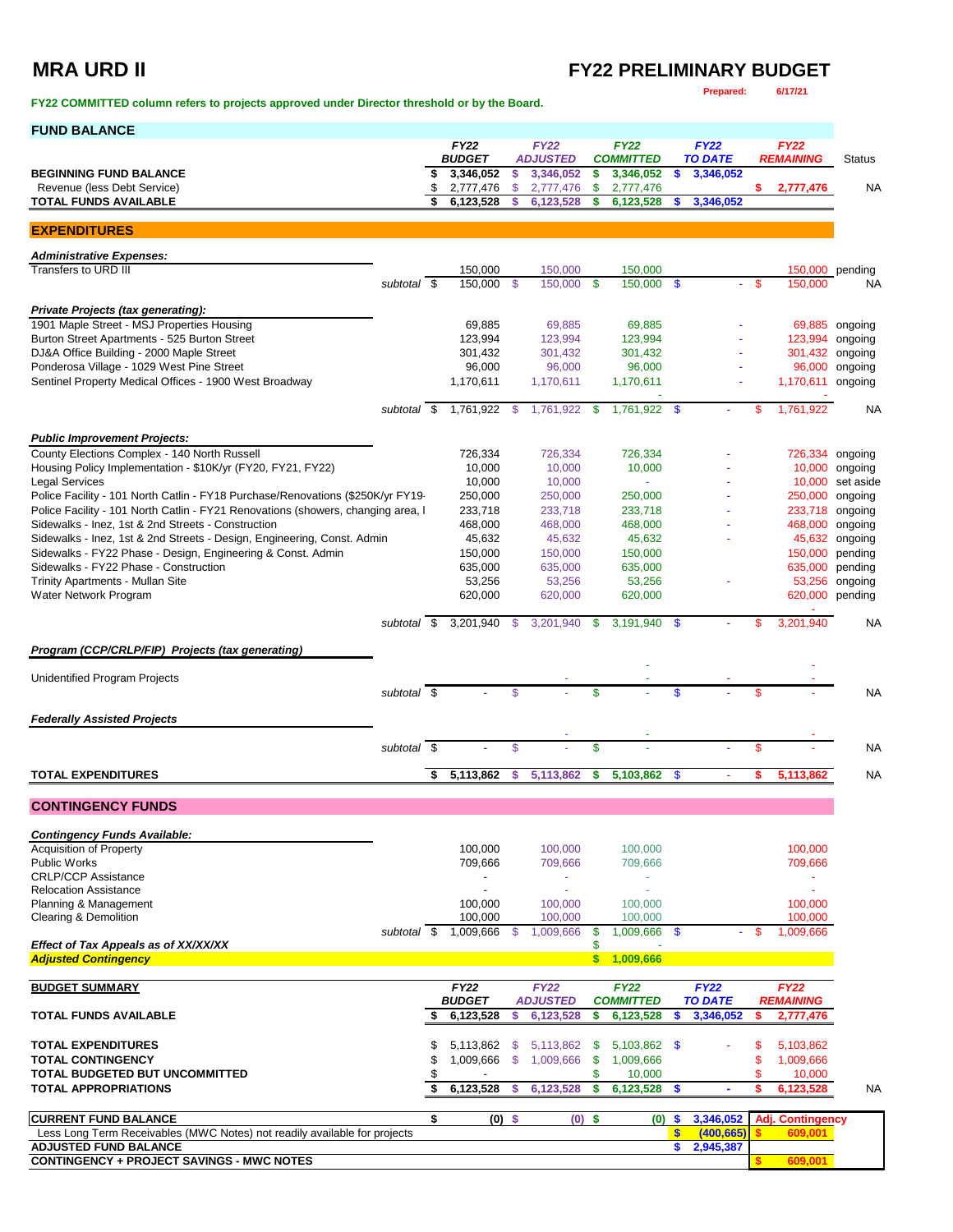### **MRA URD III FY22 PRELIMINARY BUDGET**

**FY22 COMMITTED column refers to projects approved under Director threshold or by the Board.** 

### **Prepared: 6/17/21**

| <b>FUND BALANCE</b>                                                                                                   |             |                                  |               |                              |               |                               |          |                             |          |                          | <b>Status</b>                      |
|-----------------------------------------------------------------------------------------------------------------------|-------------|----------------------------------|---------------|------------------------------|---------------|-------------------------------|----------|-----------------------------|----------|--------------------------|------------------------------------|
|                                                                                                                       |             | <b>FY22</b>                      |               | <b>FY22</b>                  |               | <b>FY22</b>                   |          | <b>FY22</b>                 |          | <b>FY22</b>              | %                                  |
| <b>BEGINNING FUND BALANCE</b>                                                                                         |             | \$<br><b>BUDGET</b><br>3,359,349 | \$            | <b>ADJUSTED</b><br>3,359,349 | \$            | <b>COMMITTED</b><br>3,359,349 | \$       | <b>TO DATE</b><br>3,359,349 |          | <b>REMAINING</b>         |                                    |
| Revenue (less Debt Service)                                                                                           |             | \$<br>3,096,496                  | \$            | 3,096,496                    | \$            | 3,096,496                     | \$       | 2,816,892 \$                |          | 279,604 91%              |                                    |
| <b>TOTAL FUNDS AVAILABLE</b>                                                                                          |             | 6,455,845                        |               | 6,455,845                    | \$            | 6,455,845                     | S        | 6,176,242                   |          |                          |                                    |
| <b>EXPENDITURES</b>                                                                                                   |             |                                  |               |                              |               |                               |          |                             |          |                          |                                    |
|                                                                                                                       |             |                                  |               |                              |               |                               |          |                             |          |                          |                                    |
| <b>Administrative Expenses:</b><br><b>Personnel Services</b>                                                          |             | 672,600                          |               | 672,600                      |               | 672,600                       |          |                             |          | 672,600                  |                                    |
| Supplies                                                                                                              |             | 9,126                            |               | 9,126                        |               | 9,126                         |          |                             |          | 9,126                    |                                    |
| <b>Purchased Services</b><br><b>Grants &amp; Contributions</b>                                                        |             | 362,766                          |               | 362,766                      |               | 362,766                       |          |                             |          | 362,766                  |                                    |
| Capital Outlay                                                                                                        |             |                                  |               |                              |               |                               |          |                             |          |                          |                                    |
|                                                                                                                       |             | subtotal \$ 1,044,492 \$         |               | 1,044,492 \$                 |               | 1,044,492 \$                  |          |                             | \$       | 1.044.492 NA             |                                    |
| Private Projects (tax generating):                                                                                    |             |                                  |               |                              |               |                               |          |                             |          |                          |                                    |
| Horizon Credit Union - 1502 Dearborn Avenue                                                                           |             | 13,607                           |               | 13,607                       |               | 13,607                        |          |                             |          |                          | 13,607 ongoing                     |
| Tremper's Kent Plaza - 1200-1210 West Kent Ave                                                                        |             | 54,605                           |               | 54,605                       |               | 54,605                        |          |                             |          |                          | 54,605 ongoing                     |
|                                                                                                                       | subtotal \$ |                                  |               |                              |               |                               |          |                             | \$       | 68,212 NA                |                                    |
|                                                                                                                       |             | 68,212 \$                        |               | 68,212 \$                    |               | 68,212 \$                     |          | ÷.                          |          |                          |                                    |
| <b>Public Improvement Projects:</b>                                                                                   |             |                                  |               |                              |               |                               |          |                             |          |                          |                                    |
| Brooks Street Corridor - TOD Infrastructure Study                                                                     |             | 50,684                           |               | 50,684                       |               | 50,684                        |          |                             |          |                          | 50,684 ongoing                     |
| Housing Policy Implementation - \$10K/yr (FY20, FY21, FY22)<br>Legal Services                                         |             | 10,000<br>10,000                 |               | 10,000<br>10,000             |               | 10,000                        |          |                             |          |                          | 10,000 ongoing<br>10,000 set aside |
| MRA Communication Plan                                                                                                |             | 56,500                           |               | 56,500                       |               | 56,500                        |          |                             |          |                          | 56,500 ongoing                     |
| MRL Property - 1835 North Avenue - Building Deconstruction                                                            |             | 24,800                           |               | 24,800                       |               | 24,800                        |          |                             |          |                          | 24,800 ongoing                     |
| MRL Property - Voluntary Cleanup Plan - Environmental Assessment                                                      |             | 36,000                           |               | 36,000                       |               | 36,000                        |          |                             |          |                          | 36,000 ongoing                     |
| Sidewalks - FY22 Phase - Construction<br>Sidewalks - FY22 Phase - Design, Engineering & Const. Admin                  |             | 485,000<br>120,000               |               | 485,000<br>120,000           |               | 485,000<br>120,000            |          |                             |          | 485,000<br>120,000       | pending<br>pending                 |
| Sidewalks - URD III Northern - Phase 2 - Construction                                                                 |             | 473,145                          |               | 473,145                      |               | 473,145                       |          |                             |          | 473,145 ongoing          |                                    |
| Sidewalks - URD III Northern - Phase 2 - Design/Eng/Const. Admin                                                      |             | 38,681                           |               | 38,681                       |               | 38,681                        |          |                             |          | 38,681                   | ongoing                            |
|                                                                                                                       | subtotal \$ | 1,304,810                        | -\$           | 1,304,810                    | \$            | 1,294,810                     | -\$      | $\sim$                      | \$       | 1,304,810 NA             |                                    |
|                                                                                                                       |             |                                  |               |                              |               |                               |          |                             |          |                          |                                    |
| <b>Façade Improvement Program Projects (tax generating)</b><br><b>Uncommitted Program Funds</b>                       |             |                                  |               |                              |               |                               |          |                             |          |                          |                                    |
| 3100 Brooks Street - Align Properties LLC                                                                             |             | 50,000                           |               | 50,000                       |               | 50,000                        |          |                             |          |                          | 50,000 ongoing                     |
| Horizon Credit Union - 1502 Dearborn Avenue                                                                           |             | 50,000                           |               | 50,000                       |               | 50,000                        |          |                             |          |                          | 50,000 ongoing                     |
|                                                                                                                       | subtotal \$ | 100,000 \$                       |               | 100,000                      | - \$          | $100,000$ \$                  |          |                             | $-$ \$   | 100,000 NA               |                                    |
|                                                                                                                       |             |                                  |               |                              |               |                               |          |                             |          |                          |                                    |
| <b>Federally Assisted Projects</b><br>None                                                                            |             |                                  |               |                              |               |                               |          |                             |          |                          |                                    |
|                                                                                                                       | subtotal \$ |                                  | \$            |                              | $\mathbf{\$}$ |                               | \$       |                             | \$       |                          |                                    |
| <b>TOTAL EXPENDITURES</b>                                                                                             |             | \$<br>2,517,514                  | \$            | 2,517,514                    | \$            | 2,507,514                     | \$       |                             | s        | 2,517,514 NA             |                                    |
|                                                                                                                       |             |                                  |               |                              |               |                               |          |                             |          |                          |                                    |
| <b>CONTINGENCY FUNDS</b>                                                                                              |             |                                  |               |                              |               |                               |          |                             |          |                          |                                    |
| <b>Contingency Funds Available:</b>                                                                                   |             |                                  |               |                              |               |                               |          |                             |          |                          |                                    |
| Admin Year-End Set Aside                                                                                              |             | 500,000                          |               | 500,000                      |               | 500,000                       |          |                             |          | 500,000                  |                                    |
|                                                                                                                       |             |                                  |               |                              |               |                               |          |                             |          | 100.000                  |                                    |
| <b>Acquisition of Property</b><br><b>Public Works</b>                                                                 |             | 100,000<br>2,638,331             |               | 100,000<br>2,638,331         |               | 100,000<br>2,638,331          |          |                             |          | 2,638,331                |                                    |
| <b>MRA Programs</b>                                                                                                   |             |                                  |               |                              |               |                               |          |                             |          |                          |                                    |
| <b>Relocation Assistance</b>                                                                                          |             |                                  |               | ä,                           |               |                               |          |                             |          |                          |                                    |
| Planning & Management<br><b>Clearing &amp; Demolition</b>                                                             |             | 200,000<br>500,000               |               | 200,000<br>500,000           |               | 200,000<br>500,000            |          |                             |          | 200,000<br>500,000       |                                    |
|                                                                                                                       | subtotal \$ | 3,438,331                        | - S           | 3,438,331                    | \$            | 3,438,331 \$                  |          |                             | S        | 3,438,331                |                                    |
| Effect of Tax Appeals as of XX/XX/XX                                                                                  |             |                                  |               |                              | \$            |                               |          |                             |          |                          |                                    |
| <b>Adjusted Contingency</b>                                                                                           |             |                                  |               |                              | \$            | 3,438,331                     |          |                             |          |                          |                                    |
| <b>BUDGET SUMMARY</b>                                                                                                 |             | <b>FY22</b>                      |               | <b>FY22</b>                  |               | <b>FY22</b>                   |          | <b>FY22</b>                 |          | <b>FY22</b>              |                                    |
|                                                                                                                       |             | <b>BUDGET</b>                    |               | <b>ADJUSTED</b>              |               | <b>COMMITTED</b>              |          | <b>TO DATE</b>              |          | <b>REMAINING</b>         |                                    |
| <b>TOTAL FUNDS AVAILABLE</b>                                                                                          |             | 6,455,845                        | s             | 6,455,845                    | \$            | 6,455,845                     | s        | 6,176,242                   | s        | 279,604                  |                                    |
| <b>TOTAL EXPENDITURES</b>                                                                                             |             | \$<br>2,517,514 \$               |               | 2,517,514                    | -\$           | 2,507,514 \$                  |          |                             | \$       | 2,507,514                |                                    |
| <b>TOTAL ADMIN SET ASIDE</b>                                                                                          |             | \$<br>500,000                    | $\mathcal{S}$ | 500,000                      | \$            | 500,000                       | - \$     |                             | \$       | 500,000                  |                                    |
| <b>TOTAL CONTINGENCY</b>                                                                                              |             | \$<br>3,438,331                  | -\$           | 3,438,331                    | \$            | 3,438,331                     |          |                             | \$       | 3,438,331                |                                    |
| TOTAL BUDGETED BUT UNCOMMITTED<br><b>TOTAL BUDGET</b>                                                                 |             | 6,455,845                        | - 5           | 6,455,845                    | \$<br>\$      | 10,000<br>6,455,845           |          |                             | \$<br>\$ | 10,000<br>$6,455,845$ NA |                                    |
|                                                                                                                       |             |                                  |               |                              |               |                               | -5       |                             |          |                          |                                    |
| <b>CURRENT FUND BALANCE</b>                                                                                           |             | $\mathbf 0$                      | -\$           | 0                            | \$            | 0                             | s        | 6,176,242                   |          | <b>Adj. Contingency</b>  |                                    |
| Less Long Term Receivables (MWC Notes & FIP Notes) not readily available for projects<br><b>ADJUSTED FUND BALANCE</b> |             |                                  |               |                              |               |                               | \$<br>\$ | (198, 605)<br>5,977,637     |          | 3,239,726                |                                    |
| <b>CONTINGENCY + PROJECT SAVINGS - NOTES RECEIVABLE</b>                                                               |             |                                  |               |                              |               |                               |          |                             |          | 3,239,726                |                                    |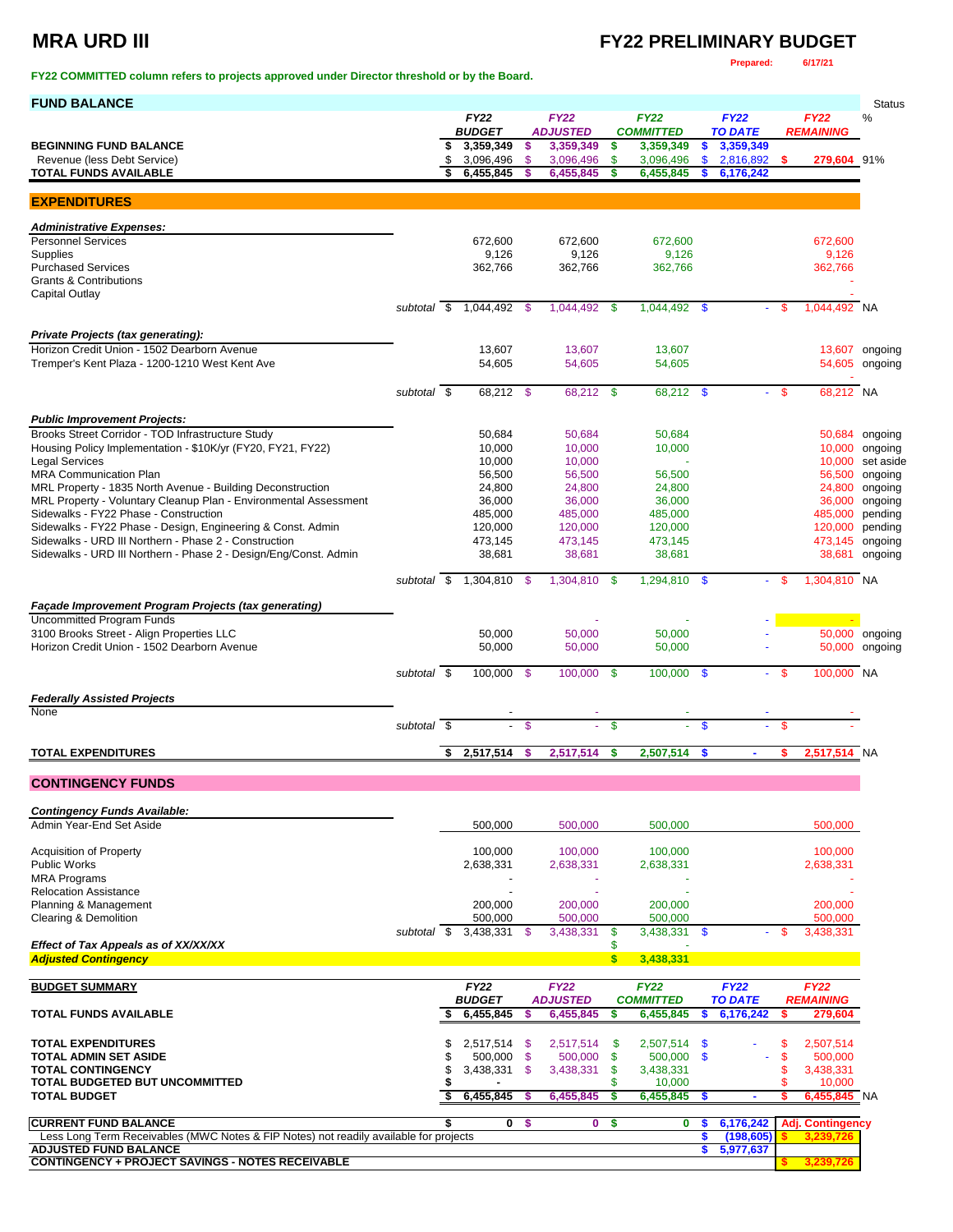**FY22 COMMITTED column refers to projects approved under Director threshold or by the Board.** 

**Prepared: 6/15/21**

| <b>FUND BALANCE</b>                                                                                  |             |      |                            |      |                              |     |                               |              |                             |      |                         |                                  |
|------------------------------------------------------------------------------------------------------|-------------|------|----------------------------|------|------------------------------|-----|-------------------------------|--------------|-----------------------------|------|-------------------------|----------------------------------|
|                                                                                                      |             |      | <b>FY21</b>                |      | <b>FY21</b>                  |     | <b>FY21</b>                   |              | <b>FY21</b>                 |      | <b>FY21</b>             |                                  |
| <b>BEGINNING FUND BALANCE</b>                                                                        |             | \$   | <b>BUDGET</b><br>1,579,118 | \$   | <b>ADJUSTED</b><br>1,579,118 | \$  | <b>COMMITTED</b><br>1,579,118 | \$           | <b>TO DATE</b><br>1,579,118 |      | <b>REMAINING</b>        | <b>Status</b>                    |
| Revenue (less Debt Service)                                                                          |             | \$   | 794,347                    | \$   | 794,347                      | \$  | 794,347                       |              |                             | \$   | 794,347 NA              |                                  |
| <b>TOTAL FUNDS AVAILABLE</b>                                                                         |             |      | 2,373,465                  | S    | 2,373,465                    | \$  | 2,373,465                     | \$           | 1,579,118                   |      |                         |                                  |
| <b>EXPENDITURES</b>                                                                                  |             |      |                            |      |                              |     |                               |              |                             |      |                         |                                  |
| <b>Administrative Expenses:</b>                                                                      |             |      |                            |      |                              |     |                               |              |                             |      |                         |                                  |
| Transfers to URD III                                                                                 |             |      | 25,000                     |      | 25,000                       |     | 25,000                        |              |                             |      |                         | $25,000$ pending                 |
|                                                                                                      | subtotal \$ |      | 25,000                     | \$   | 25,000 \$                    |     | 25,000 \$                     |              |                             | -\$  | 25,000 NA               |                                  |
| Private Projects (tax generating):                                                                   |             |      |                            |      |                              |     |                               |              |                             |      |                         |                                  |
| Scott Street Property - Development Plan                                                             |             |      | 226,160                    |      | 226,160                      |     | 226,160                       |              |                             |      | 226,160 ongoing         |                                  |
|                                                                                                      | subtotal \$ |      | 226,160                    | -\$  | 226,160                      | -\$ | 226,160                       | -\$          |                             | \$   | 226,160 NA              |                                  |
|                                                                                                      |             |      |                            |      |                              |     |                               |              |                             |      |                         |                                  |
| <b>Public Improvement Projects:</b>                                                                  |             |      |                            |      |                              |     |                               |              |                             |      |                         |                                  |
| Housing Policy Implementation - \$10K (FY20, FY21, FY22)<br>Public Works - Maintenance Facility Plan |             |      | 10,000<br>28,817           |      | 10,000<br>28,817             |     | 10,000<br>28,817              |              |                             |      |                         | 10,000 ongoing<br>28,817 ongoing |
| Villagio Housing Project - Otis & Shakespeare                                                        |             |      | 1,339,178                  |      | 1,339,178                    |     | 1,339,178                     |              |                             |      | 1,339,178 ongoing       |                                  |
|                                                                                                      |             |      |                            |      |                              |     |                               |              |                             |      |                         |                                  |
|                                                                                                      | subtotal \$ |      | 1,377,995                  | - \$ | 1,377,995                    | -\$ | 1,377,995                     |              |                             | S    | 1,377,995 NA            |                                  |
| <b>Program Projects (tax generating)</b>                                                             |             |      |                            |      |                              |     |                               |              |                             |      |                         |                                  |
|                                                                                                      |             |      |                            |      |                              |     |                               |              |                             |      |                         |                                  |
|                                                                                                      | subtotal    | - \$ |                            | \$   |                              | \$  |                               |              |                             | \$   |                         | <b>NA</b>                        |
|                                                                                                      |             |      |                            |      |                              |     |                               |              |                             |      |                         |                                  |
| <b>TOTAL EXPENDITURES</b>                                                                            |             | \$   | 1,629,155                  | s    | 1,629,155                    | \$  | 1,629,155                     |              | ٠                           |      | 1,629,155 NA            |                                  |
| <b>CONTINGENCY FUNDS</b>                                                                             |             |      |                            |      |                              |     |                               |              |                             |      |                         |                                  |
|                                                                                                      |             |      |                            |      |                              |     |                               |              |                             |      |                         |                                  |
| <b>Contingency Funds Available:</b><br><b>Acquisition of Property</b>                                |             |      |                            |      |                              |     |                               |              |                             |      |                         |                                  |
| <b>Public Works</b>                                                                                  |             |      | 594,310                    |      | 594,310                      |     | 594,310                       |              |                             |      | 594,310                 |                                  |
| <b>CRLP/CCP Assistance</b>                                                                           |             |      |                            |      |                              |     | ٠                             |              |                             |      | ٠                       |                                  |
| <b>Relocation Assistance</b>                                                                         |             |      |                            |      |                              |     |                               |              |                             |      |                         |                                  |
| Planning & Management<br>Clearing & Demolition                                                       |             |      | 50,000<br>100,000          |      | 50,000<br>100,000            |     | 50,000<br>100,000             |              |                             |      | 50,000<br>100,000       |                                  |
|                                                                                                      | subtotal \$ |      | 744,310 \$                 |      | 744,310                      | \$  | 744,310                       | - \$         |                             | - \$ | 744,310                 |                                  |
| Effect of Tax Appeals as of XX/XX/XX                                                                 |             |      |                            |      |                              | \$  |                               |              |                             |      |                         |                                  |
| <b>Adjusted Contingency</b>                                                                          |             |      |                            |      |                              | \$  | 744,310                       |              |                             |      |                         |                                  |
| <b>BUDGET SUMMARY</b>                                                                                |             |      | <b>FY21</b>                |      | <b>FY21</b>                  |     | <b>FY21</b>                   |              | <b>FY21</b>                 |      | <b>FY21</b>             |                                  |
|                                                                                                      |             |      | <b>BUDGET</b>              |      | <b>ADJUSTED</b>              |     | <b>COMMITTED</b>              |              | <b>TO DATE</b>              |      | <b>REMAINING</b>        |                                  |
| TOTAL FUNDS AVAILABLE                                                                                |             | S    | 2,373,465                  | S    | 2,373,465                    | \$  | 2,373,465                     | \$           | 1,579,118                   | s    | 794,347                 |                                  |
| <b>TOTAL EXPENDITURES</b>                                                                            |             | \$   | 1,629,155                  | - \$ | 1,629,155                    | -S  | $1,629,155$ \$                |              |                             | \$   | 1,629,155               |                                  |
| <b>TOTAL CONTINGENCY</b>                                                                             |             |      | 744,310 \$                 |      | 744,310                      | \$  | 744,310                       |              |                             | \$   | 744,310                 |                                  |
| <b>TOTAL BUDGETED BUT UNCOMMITTED</b>                                                                |             |      |                            |      |                              | \$  |                               |              |                             | \$   |                         |                                  |
| <b>TOTAL APPROPRIATIONS</b>                                                                          |             | \$   | 2,373,465                  | s    | 2,373,465                    | \$  | 2,373,465                     | <b>S</b>     | $\blacksquare$              | s    | 2,373,465 NA            |                                  |
| <b>CURRENT FUND BALANCE</b>                                                                          |             | \$   | 0                          | \$   | 0                            | \$  | $\mathbf{0}$                  | \$           | 1,579,118                   |      | <b>Adj. Contingency</b> |                                  |
| Less Long Term Receivables (MWC Notes) not readily available for projects                            |             |      |                            |      |                              |     |                               | $\mathbf{s}$ | (74, 608)                   |      | 669,702                 |                                  |
| <b>ADJUSTED FUND BALANCE</b>                                                                         |             |      |                            |      |                              |     |                               |              | \$1,504,511                 |      |                         |                                  |
| <b>CONTINGENCY + PROJECT SAVINGS - MWC NOTES</b>                                                     |             |      |                            |      |                              |     |                               |              |                             |      | 669.70                  |                                  |